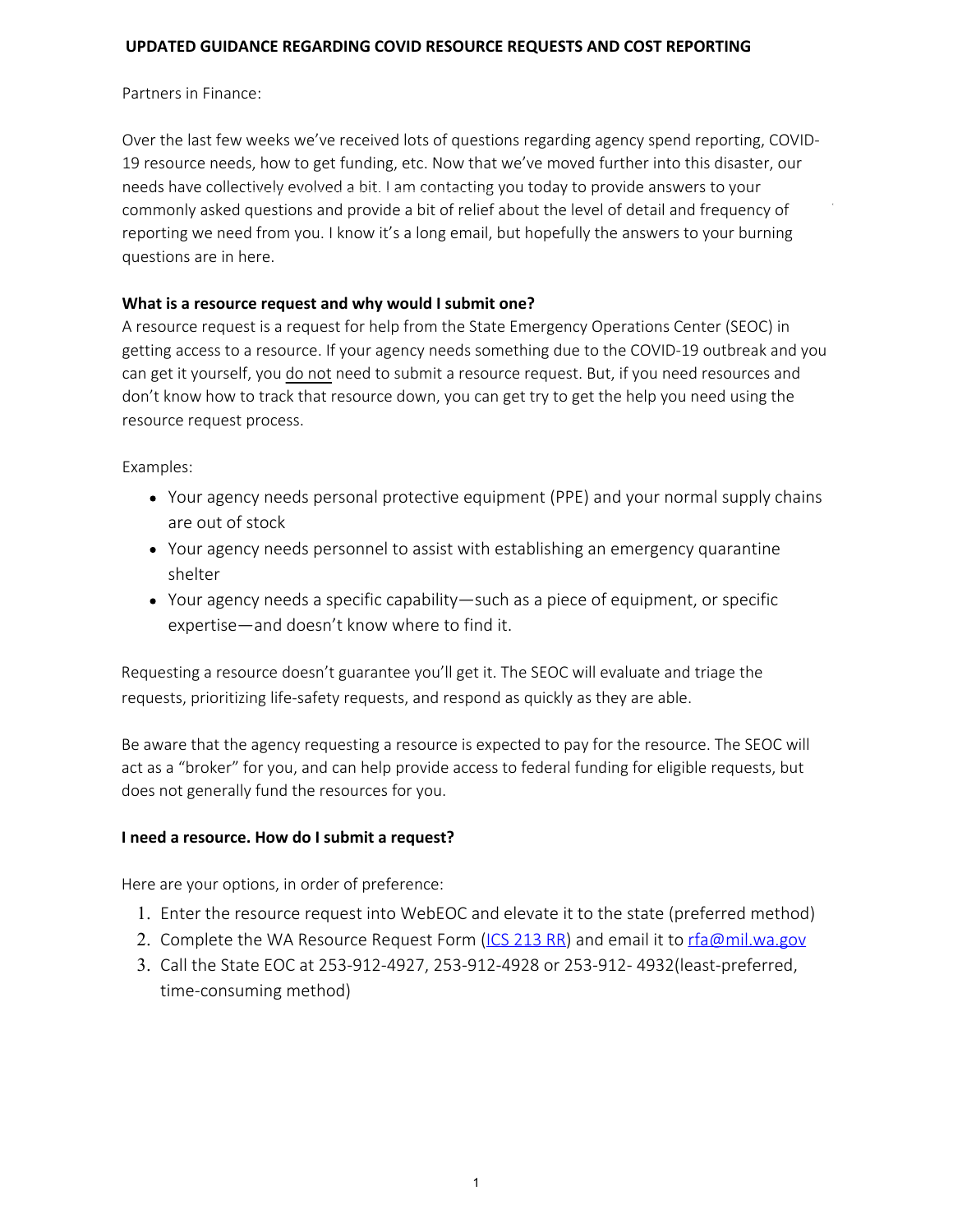## **My agency needs something and cannot pay for it. What are my options?**

There are a multitude of available federal grants available that can cover eligible costs and the SEOC can help identify federal funding. The Legislature also provided \$175M of state funding to OFM for COVID-related costs in ESHB 2965, but a significant amount of this has already been allocated and the state will have to carefully stretch this funding to meet the state's needs. Please do what you can to address your own needs with your own funds if possible. OFM will ultimately make funding decisions about how to best allocate the available funding, with close coordination with the SEOC. If you need something and can't pay for it, explain that in Box 13 on the Resource Request Form. The SEOC will identify the highest priority resource requests and coordinate requesting funding from OFM.

## **I think my agency can help, and we might need more money to do so. Who should I contact?**

We are receiving a lot of contacts from agencies anticipating an increase in demand for services they provide, or wondering how to get involved in the response. If your agency already has representation in one of the Emergency Support Functions (ESFs) in the SEOC, you can contact that ESF or your State Agency Liaison. Otherwise, these queries should be submitted to the SEOC Unified Area Command by emailing [SEOC83@mil.wa.gov](mailto:SEOC83@mil.wa.gov). These ideas will be shared with the SEOC staff associated with the ESF best aligned with the service. These SEOC will be made aware of the services your agency can provide, and if the need emerges (e.g. if the resource is formally requested), they will match up the "solution" with the "problem". This helps ensure the SEOC focuses its limited time and energy on the most pressing needs, and forces the documentation required to maximize the likelihood of getting federal funding for the request. If your agency does need additional state funding to provide the services agreed upon by the SEOC, the SEOC will coordinate requesting funding from OFM.

## **Can an agency request compensation for loss of funding or lost revenue that we experience?**

No, we are coordinating the response efforts only. You may report those costs to the Finance and Admin Section in your Cost Report (discussed later in this email) if you'd like. This will help us know who to connect with if federal assistance is provided for lost revenue in the future.

# **Tell me more about the cost reporting you're looking for. What do you need from state agencies?**

A normal part of the emergency management process is tracking the costs associated with the disaster; this responsibility falls to the Finance and Administration Section. Previously we had requested daily reports based on a requirement to document a lot of costs early during a disaster in order to qualify for a Presidential Disaster Declaration. We've met that threshold now, so we can relax the reporting frequency.

From here on out, please submit:

- Big purchases of goods and services (such as a bulk order of PPE or a major contract) daily
- Salary and benefit costs for employees directly supporting the disaster, semi-weekly basis after payroll runs
- Everything else weekly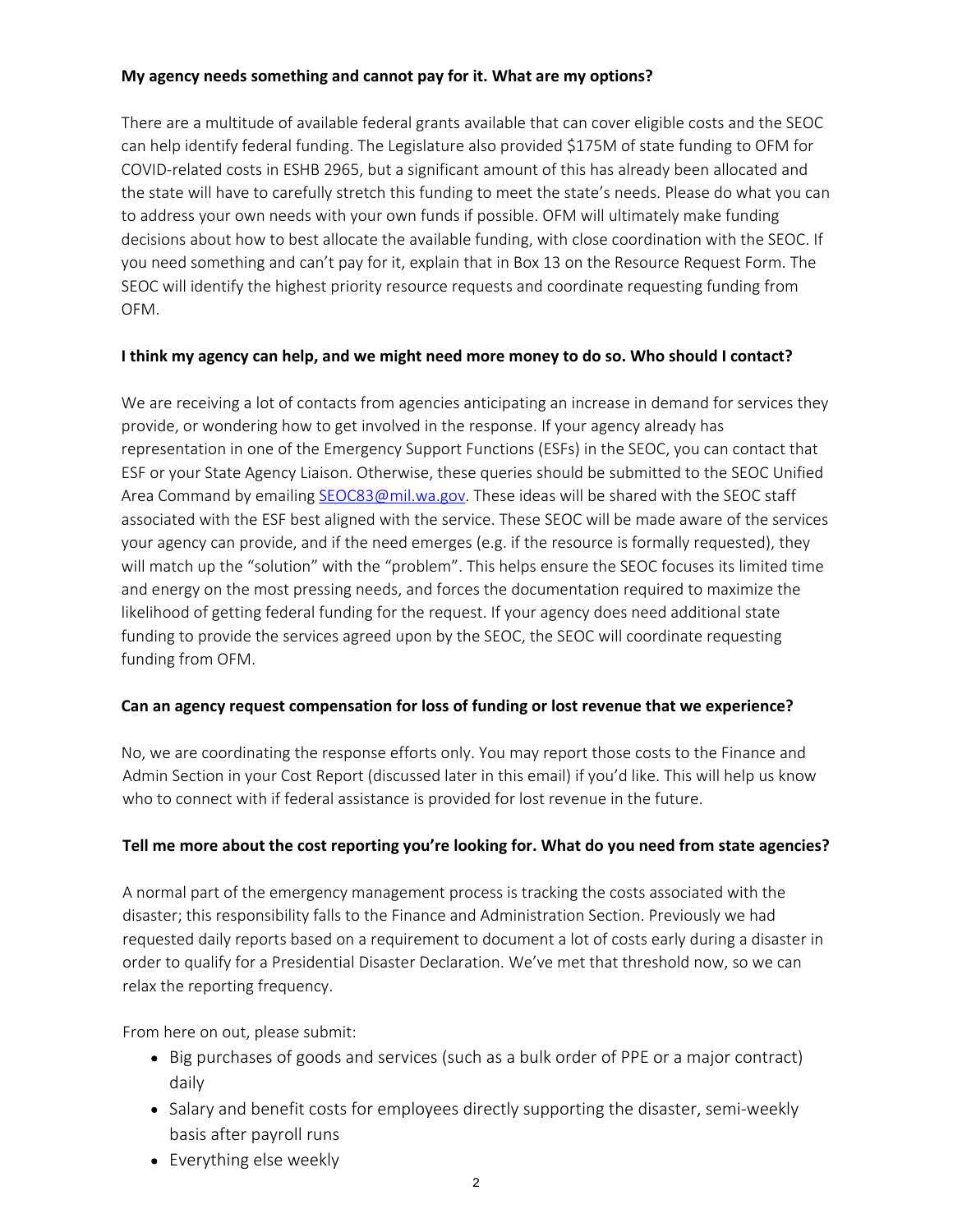We are looking for object-level detail, and have updated the reporting tool (attached) to align with this guidance. Please switch to using the attached version from here on out. There's no need to resubmit the data you've already submitted. Individual items don't need to be itemized, though the more detail there is, the more likely it is SEOC staff will be able to identify and flag items that might be eligible for federal funding.

Please submit these reports to the Finance and Administration Section Chief at [SEOC53@mil.wa.gov.](mailto:SEOC53@mil.wa.gov)

## **What will the SEOC do with this information?**

We will use these costs for:

- General awareness of expenditures for planning and budgeting purposes
- Trend analysis to inform planners regarding where our greatest needs are
- Providing financial information to OFM, to inform the thoughtful dissemination of any appropriations from Legislature or Congress
- Awareness of which agencies are spending on items that might qualify for federal funding

## **Do we need to use the COVID Project Code XX19 created by OFM Statewide Accounting?**

It's not required, but OFM kindly asks you to if it isn't too much trouble. This will help with statewide data queries, and will help OFM determine costs that are reimbursable with funding provided in the CARES Act and other federal funds.

## **If I'm using the COVID Project Code XX19, do I still need to report my data?**

Admin Section in your Cost Report (discussed later in this email) if you'd like. This will help us know who to connect with if federal assistance is provided for lost revenue in the future.

# **Tell me more about the cost reporting you're looking for. What do you need from state agencies?**

A normal part of the emergency management process is tracking the costs associated with the disaster; this responsibility falls to the Finance and Administration Section. Previously we had requested daily reports based on a requirement to document a lot of costs early during a disaster in order to qualify for a Presidential Disaster Declaration. We've met that threshold now, so we can relax the reporting frequency.

From here on out, please submit:

Eliminate or lessen immediate threats to lives, public health, or safety; or Eliminate or lessen immediate threats of significant additional damage to improved public or private property in a cost-effective manner.

# Need to be able to answer the question:

As a direct result of the COVID-19 Pandemic Outbreak event, and acting on the direction and guidance of local/state/federal health authorities, the  $\leq$  jurisdiction  $\geq$  through its EOC-IMT extended operations, took actions to address the immediate threat to public health and safety by: